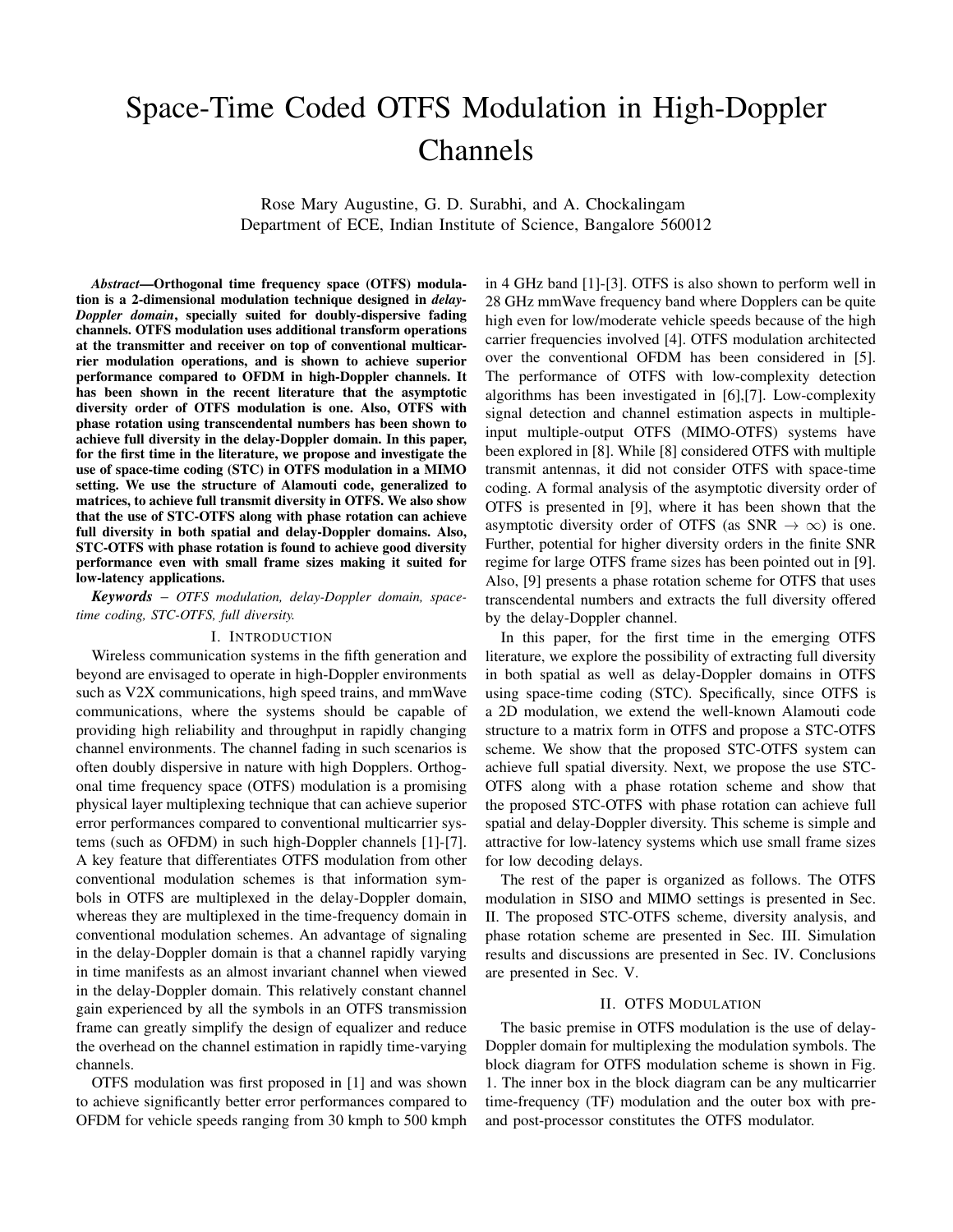

Fig. 1: OTFS modulation scheme.

- *A. Time-frequency modulation*
	- The TF plane is sampled at intervals T and  $\Delta f$ , respectively, to obtain a 2D grid  $\Lambda$ , which is defined as

$$
\Lambda = \{ (nT, m\Delta f), n = 0, \cdots, N-1, m = 0, \cdots, M-1 \}.
$$
\n(1)

- The signal in TF domain  $X[n,m]$ ,  $n = 0, \dots, N-1$ ,  $m = 0, \dots, M - 1$  in a given packet burst has duration NT and occupies a bandwidth of  $M\Delta f$ .
- Transmit and receive pulses  $q_{tx}(t)$  and  $q_{rx}(t)$ , respectively, which are assumed to be bi-orthogonal are used. The TF signal  $X[n, m]$  is transformed to the time domain signal  $x(t)$  through Heisenberg transform, given by

$$
x(t) = \sum_{n=0}^{N-1} \sum_{m=0}^{M-1} X[n,m] g_{tx}(t - nT) e^{j2\pi m \Delta f (t - nT)}.
$$
\n(2)

• At the receiver, the received signal is matched filtered with the pulse  $g_{rx}(t)$ , yielding the cross-ambiguity function  $A_{g_{rx},y}(\tau,\nu)$ . Sampling this function on the lattice  $\Lambda$ yields the matched filter output, given by

$$
Y[n,m] = A_{g_{rx},y}(\tau,\nu)|_{\tau=n}T_{,\nu=m\Delta f}.
$$
 (3)

• If the complex baseband channel impulse response  $h(\tau, \nu)$  has finite support bounded by  $(\tau_{\text{max}}, \nu_{\text{max}})$ , the relation between  $Y[n, m]$  and  $X[n, m]$  for TF modulation is given by [3]

$$
Y[n,m] = H[n,m]X[n,m] + V[n,m],
$$
 (4)

where  $V[n,m]$  is additive white Gaussian noise and  $H[n, m]$  is given by

$$
H[n,m] = \int_{\tau} \int_{\nu} h(\tau,\nu) e^{j2\pi\nu nT} e^{-j2\pi(\nu+m\Delta f)\tau} d\nu d\tau.
$$
\n(5)

# *B. OTFS modulation*

• The information symbols in the delay-Doppler domain  $x[k, l]$  are mapped to TF domain symbols  $X[n, m]$  as

$$
X[n,m] = \frac{1}{MN} \sum_{k=0}^{N-1} \sum_{l=0}^{M-1} x[k,l] e^{j2\pi \left(\frac{nk}{N} - \frac{ml}{M}\right)}.
$$
 (6)

•  $X[n, m]$  is then TF modulated as described in the previous subsection for transmission through the channel. The received signal  $y(t)$  is transformed into  $Y[n, m]$  using Wigner filter as described by (3).

•  $Y[n, m]$  is then converted from TF domain to delay-Doppler domain to obtain  $y[k, l]$  as

$$
y[k,l] = \frac{1}{MN} \sum_{k=0}^{N-1} \sum_{l=0}^{M-1} Y[n,m] e^{-j2\pi \left(\frac{nk}{N} - \frac{ml}{M}\right)}.
$$
 (7)

## *C. Input-output relation in OTFS*

Consider a baseband delay-Doppler channel  $h(\tau, \nu)$  with P taps or  $P$  clusters of reflectors, each associated with a delay  $\tau_i$ , a Doppler  $\nu_i$  and a fade coefficient  $h_i$ . Using (2) through (7), the input-output relation for the  $P$  path channel (assuming rectangular transmit and receive window functions) is given by [6]

$$
y[k, l] = \sum_{i=1}^{P} h'_i x[(k - \beta_i)_N, (l - \alpha_i)_M)] + v[k, l], \quad (8)
$$

where  $h_i$ 's are given by

$$
h_i' = h_i e^{-j2\pi \nu_i \tau_i},\tag{9}
$$

 $\alpha_i$  and  $\beta_i$  are assumed to be integers and they denote the indices of the delay tap and Doppler frequency tap corresponding to  $\tau_i$  and  $\nu_i$ , respectively  $(\tau_i \triangleq \frac{\alpha_i}{M\Delta f}$  and  $\nu_i \triangleq \frac{\beta_i}{NT})$ , and  $v[k, l]$  denotes the additive white Gaussian noise. It is assumed that the  $h_i$ s are i.i.d and are distributed as  $CN(0, 1/P)$ , assuming uniform scattering profile. Denoting the  $N \times M$ delay-Doppler channel grid with H, the  $(k, l)$ th entry of H, denoted by  $\hat{h}[k, l]$  is defined as

$$
\hat{h}[k,l] = \begin{cases} h'_i & \text{if } k = \beta_i \ \& \ l = \alpha_i \ \text{for some } i \in \{1, \cdots, P\} \\ 0 & \text{otherwise.} \end{cases}
$$
\n(10)

Now, the input-output relation in (8) can be vectorized as [6]

$$
y = Hx + v,\t(11)
$$

where  $x_{k+Nl} = x[k, l], y_{k+Nl} = y[k, l], v_{k+Nl} = v[k, l],$  $k = 0, \dots, N-1, l = 0, \dots, M-1$ , and **H** is an  $MN \times MN$ matrix whose jth row  $(j = k + Nl, j = 0, 1, \dots, MN - 1)$ , denoted by  $H[j]$ , is given by

$$
\mathbf{H}[j] = [\hat{h}[(k-0)_N, (l-0)_M] \quad \hat{h}[(k-1)_N, (l-0)_M] \quad \cdots \quad \hat{h}[(k-(N-1))_N, (l-(M-1))_M]]. \tag{12}
$$

Note that, due to the modulo operations in (12), each row and each column of  $H$  have only  $P$  non-zero elements.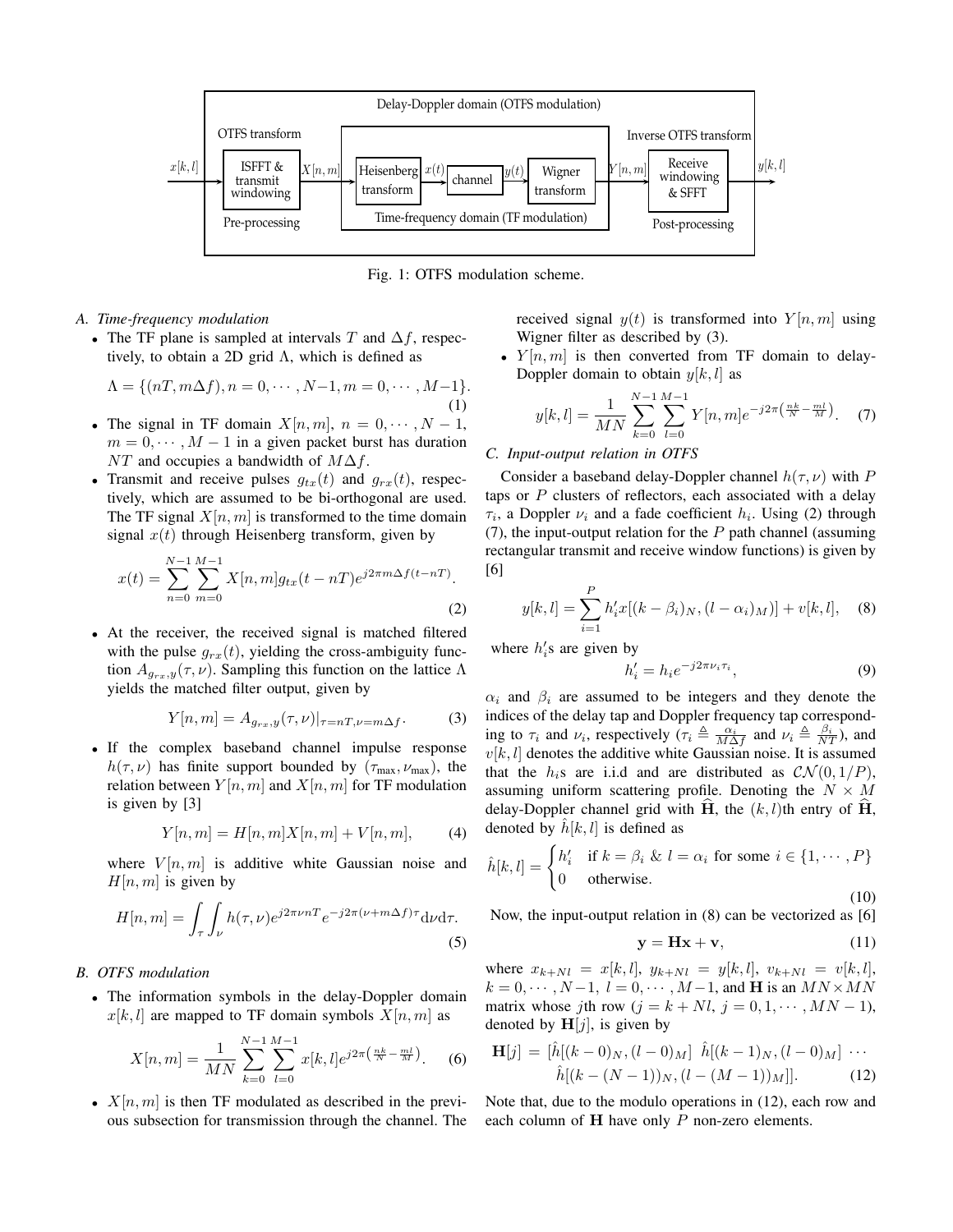

Fig. 2: STC-OTFS scheme.

# *D. MIMO-OTFS*

For a MIMO-OTFS system with  $n_t$  transmit and  $n_r$  receive antennas, the linear vector channel in (11) can be extended and the input output relation can be written as [8]

$$
\mathbf{y}_{\text{MIMO}} = \mathbf{H}_{\text{MIMO}} \mathbf{x}_{\text{MIMO}} + \mathbf{v}_{\text{MIMO}},\tag{13}
$$

where

$$
\mathbf{H}_{\text{MIMO}} = \begin{bmatrix} \mathbf{H}_{11} & \mathbf{H}_{12} & \dots & \mathbf{H}_{1n_t} \\ \mathbf{H}_{21} & \mathbf{H}_{22} & \dots & \mathbf{H}_{2n_t} \\ \vdots & \vdots & \ddots & \vdots \\ \mathbf{H}_{n_r 1} & \mathbf{H}_{n_r 2} & \dots & \mathbf{H}_{n_r n_t} \end{bmatrix}, \qquad (14)
$$

 $H_{ij}$  denotes the  $MN \times MN$  equivalent channel matrix between the jth transmit antenna and ith receive antenna,  $\mathbf{x}_{\text{MIMO}} = \left[\mathbf{x}_1^T, \mathbf{x}_2^T, \cdots, \mathbf{x}_{n_t}^T\right]^T \in \mathbb{C}^{n_tNM \times 1}$  is the MIMO-OTFS transmit vector,  $\mathbf{y}_{\text{MIMO}} = [\mathbf{y}_1^T, \mathbf{y}_2^T, \cdots, \mathbf{y}_{n_t}^T]^T \in$  $\mathbb{C}^{n_tNM\times 1}$  is the MIMO-OTFS received vector, and  $\mathbf{v}_{\text{MIMO}}$  is the noise vector.

#### III. SPACE-TIME CODED OTFS

In this section, we present the STC-OTFS scheme. The block diagram of the STC-OTFS is shown in Fig. 2. We first introduce an alternate input-output relation for OTFS which is crucial for the construction of space-time code for OTFS. This representation also simplifies the diversity analysis of the space-time code.

## *A. An alternate input-output relation for OTFS*

Consider the vectorized formulation of the input-output relation in OTFS given by (11). Recall from Sec. II-C that there are only  $P$  non-zero elements in each row and each column of the equivalent channel matrix  $H$  in (11). Also, it can be seen from (8) that each transmitted symbol experiences the same channel gain. Therefore,  $H$  has only  $P$  (which can be maximum up to  $MN$ ) unique non-zero entries in it. With this, the vectorized input-output model in (11) can be written in an alternate form as

$$
\mathbf{y}^T = \mathbf{h}'\mathbf{X} + \mathbf{v}^T,\tag{15}
$$

where  $y^T$  is  $1 \times MN$  received vector, h' is  $1 \times MN$  vector with its  $m = (k + Nl)$ th entry given by  $h'_m = \hat{h}[k, l]$  and contains P non-zero elements,  $v^T$  is the  $1 \times MN$  noise vector, and **X** is an  $MN \times MN$  matrix whose *i*th column ( $i = k + Nl$ ,

$$
i = 0, 1, \dots, MN - 1
$$
, denoted by  $X[i]$ , is given by

$$
\mathbf{X}[i] = \begin{bmatrix} x_{(k-0)_N+N(l-0)_M} \\ x_{(k-1)_N+N(l-0)_M} \\ \vdots \\ x_{(k-(N-2))_N+N(l-(M-1))_M} \\ x_{(k-(N-1))_N+N(l-(M-1))_M} \end{bmatrix} .
$$
 (16)

The matrix **X** is an  $MN \times MN$  matrix with **x** as its first row and the remaining rows being the permutations of x. Also,  $X$  is a block circulant matrix with  $M$  circulant blocks, each of size  $N \times N$ . The extension of the alternate representation in (15) to MIMO-OTFS is straightforward and is crucial for space-time coding in OTFS. In the effective MIMO-OTFS channel matrix in (14), assuming each  $H_{ij}$  has only P unique entries (P tap channel),  $H_{MIMO}$  has  $P_{n_t n_r}$  unique entries. Further, each row of  $H_{MIMO}$  has only  $n_tP$  non-zero elements and each column has only  $n_rP$  non-zero elements. Following (15), the MIMO-OTFS system model in (13) can be written in an alternate form as

$$
\begin{bmatrix} \mathbf{y}_1^T \\ \mathbf{y}_2^T \\ \vdots \\ \mathbf{y}_{n_r}^T \end{bmatrix} = \begin{bmatrix} \mathbf{h}'_{11} & \mathbf{h}'_{12} \cdots & \mathbf{h}'_{1n_t} \\ \mathbf{h}'_{21} & \mathbf{h}'_{22} \cdots & \mathbf{h}'_{2n_t} \\ \vdots & \vdots & \ddots \\ \mathbf{h}'_{n_r1} & \mathbf{h}'_{n_r2} \cdots & \mathbf{h}'_{n_rn_t} \end{bmatrix} \begin{bmatrix} \mathbf{X}_1 \\ \mathbf{X}_2 \\ \vdots \\ \mathbf{X}_{n_t} \end{bmatrix} + \begin{bmatrix} \mathbf{v}_1^T \\ \mathbf{v}_2^T \\ \vdots \\ \mathbf{v}_{n_r}^T \end{bmatrix}, (17)
$$

where  $y_i^T \in \mathbb{C}^{1 \times MN}$ ,  $i \in \{1, 2, \cdots, n_r\}$  is the received vector at the *i*th receive antenna,  $X_j \in \mathbb{C}^{MN \times MN}, j \in$  $\{1, 2, \dots, n_t\}$  is the symbol matrix corresponding to jth transmit antenna, and  $h'_{ij}$  is the  $1 \times MN$  channel vector from jth transmit antenna to *i*th receive antenna, as defined in  $(15)$ .

## *B. Encoding and decoding*

Consider OTFS signaling over a  $n_t \times n_r$  MIMO channel. We assume quasi-static delay-Doppler channel over  $T'$  frame duration, i.e., NTT' channel uses. A STC-OTFS codeword matrix can be defined as a block matrix **X** of size  $n_tMN \times$  $T^{\prime}MN$ , in which each block  $\tilde{\mathbf{X}}_{kt}$  denotes  $MN \times MN$  OTFS transmit matrix from the kth antenna in the tth frame use. If the space-time code matrix  $X$  contains  $Q$  independent OTFS symbol matrices which are transmitted over  $T'$  frame uses, then the rate of the code is  $Q/T'$  symbols per channel use. We consider a  $2 \times 1$  system, and construct a space-time code using the Alamouti code structure [11], generalized to matrices [10]. This results in a rate-1 Alamouti STC-OTFS codeword matrix of size  $2MN \times 2MN$  given by

$$
\tilde{\mathbf{X}} = \begin{bmatrix} \mathbf{X}_1 & -\mathbf{X}_2^H \\ \mathbf{X}_2 & \mathbf{X}_1^H \end{bmatrix},
$$
(18)

where  $X_1$  and  $X_2$  are the symbol matrices as described in (15) and (16). That is, in the STC- OTFS scheme, the OTFS transmit vectors corresponding to  $X_1$  and  $X_2$  are transmitted from the first and the second antennas, respectively, during the first frame duration. During the second frame duration, the vectors corresponding to  $-\mathbf{X}_2^H$  and  $\mathbf{X}_1^H$  are transmitted from the first and second antennas, respectively. Now, it is important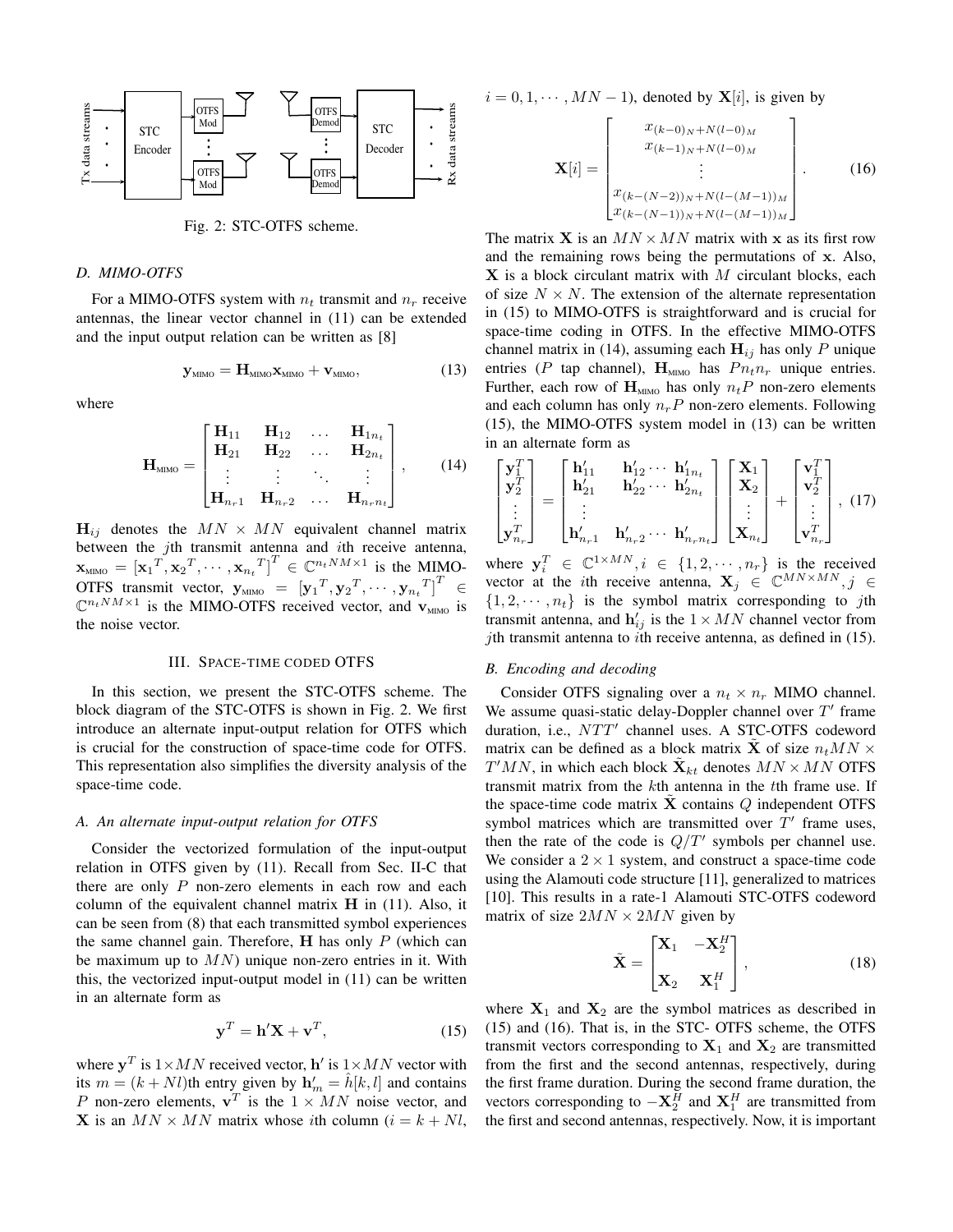to look at the OTFS transmit vectors that are transmitted during the two frame duration. The OTFS transmit vector corresponding to the block  $\mathbf{X}_k, k \in \{1, 2\}$  in (18), denoted by  $x_k$ , is nothing but the first row of  $X_k$ . The transmitted vector corresponding to  $X_k^H, k \in \{1, 2\}$ , is the conjugate of the first column of  $X_k$ . The vector corresponding to the first column of  $X_k$  can be obtained from  $x_k$  as  $\hat{x}_k = \mathbf{P}x_k$ , where **P** is  $MN \times MN$  permutation matrix given by

$$
\mathbf{P} = \mathbf{P}'_M \otimes \mathbf{P}'_N. \tag{19}
$$

where  $P'_M \in \mathbb{R}^{M \times M}$  and  $P'_N \in \mathbb{R}^{N \times N}$  are left circulant matrices given by

$$
\mathbf{P}'_M = \begin{bmatrix} 1 & 0 & \cdots 0 & 0 \\ 0 & 0 & \cdots 0 & 1 \\ 0 & 0 & \cdots 1 & 0 \\ \vdots & & & & \\ 0 & 1 & \cdots 0 & 0 \end{bmatrix}_{M \times M} = \begin{bmatrix} 1 & 0 & \cdots 0 & 0 \\ 0 & 0 & \cdots 0 & 1 \\ 0 & 0 & \cdots 1 & 0 \\ \vdots & & & & \\ 0 & 1 & \cdots 0 & 0 \end{bmatrix}_{N \times N \atop (20)}
$$

In general,  $\hat{\mathbf{x}} = \mathbf{P}\mathbf{x}$  is of the form

$$
\hat{\mathbf{x}} = [x_0 \ x_{N-1} \ \cdots \ x_1 \ x_{(M-1)N} \ x_{MN-1} \cdots \\
x_{((M-1)N)+1} \cdots \ x_N \ x_{2N-1} \cdots \ x_{N+1}]^T. \tag{21}
$$

It is interesting to note that the transmitted OTFS vectors in the second frame duration are not just the conjugated vectors, but are conjugated and permuted vectors of those transmitted in the first frame duration. Now, using (18) and the alternate representation of the MIMO-OTFS system in (17), the inputoutput equation of STC-OTFS can be written as

$$
\begin{bmatrix} \mathbf{y}_1^T & \mathbf{y}_2^T \end{bmatrix} = \begin{bmatrix} \mathbf{h}'_1 & \mathbf{h}'_2 \end{bmatrix} \begin{bmatrix} \mathbf{X}_1 & -\mathbf{X}_2^H \\ \mathbf{X}_2 & \mathbf{X}_1^H \end{bmatrix} + \begin{bmatrix} \mathbf{v}_1^T & \mathbf{v}_2^T \end{bmatrix}, \quad (22)
$$

where  $y_1, y_2$  denote the  $MN \times 1$  received vectors at the first and the second frame duration, respectively,  $\mathbf{h}'_1$ ,  $\mathbf{h}'_2$  denote the channel from the first and second antennas, respectively, and  $v_1$ ,  $v_2$  are  $MN \times 1$  independent noise vectors.

To gain insight into the decoding complexity of this scheme, we consider MIMO-OTFS system model in (13). Denoting the channel matrices from the first and the second transmit antennas with  $H_1$  and  $H_2$ , respectively, the received vectors in the first and second frame duration are

$$
\mathbf{y}_1 = \mathbf{H}_1 \mathbf{x}_1 + \mathbf{H}_2 \mathbf{x}_2 + \mathbf{v}_1 \tag{23}
$$

$$
y_2 = -H_1(\hat{x}_2)^* + H_2(\hat{x}_1)^* + v_2.
$$
 (24)

At the receiver, permutation  $(P)$  and conjugation are applied on  $y_2$ . With this, we can write

$$
\underbrace{\begin{bmatrix} \mathbf{y}_1 \\ (\hat{\mathbf{y}}_2)^* \end{bmatrix}}_{\triangleq \overline{\mathbf{y}}} = \underbrace{\begin{bmatrix} \mathbf{H}_1 & \mathbf{H}_2 \\ -\mathbf{H}_2^H & \mathbf{H}_1^H \end{bmatrix}}_{\triangleq \overline{\mathbf{H}}} \begin{bmatrix} \mathbf{x}_1 \\ \mathbf{x}_2 \end{bmatrix} + \begin{bmatrix} \mathbf{v}_1 \\ (\hat{\mathbf{v}}_2)^* \end{bmatrix}, \qquad (25)
$$

where  $\hat{\mathbf{y}}_2 = \mathbf{P} \mathbf{y}_2$  and  $\hat{\mathbf{v}}_2 = \mathbf{P} \mathbf{v}_2$ . Denoting  $\bar{\mathbf{H}} = \begin{bmatrix} \mathbf{H}_1 & \mathbf{H}_2 \\ -\mathbf{H}^H & \mathbf{H}^H \end{bmatrix}$  $-{\bf H}_2^H$   ${\bf H}_1^H$ 1 as the effective channel matrix, we observe that the two block columns of  $H$  are orthogonal. Therefore, the decoding problem for  $x_1$  and  $x_2$  can be decomposed into two separate orthogonal problems, thereby keeping the decoding complexity same as that of SISO-OTFS.

## *C. Diversity analysis*

In this subsection, the asymptotic diversity of STC-OTFS scheme is analyzed. Let  $\tilde{\mathbf{X}}_i$  and  $\tilde{\mathbf{X}}_j$  be two distinct STC-OTFS codeword matrices and  $\tilde{\mathbf{\Delta}}_{ij} \triangleq \tilde{\mathbf{X}}_i - \tilde{\mathbf{X}}_j$  be the difference matrix. The asymptotic diversity order of  $2 \times 1$  STC-OTFS is defined as

$$
\rho_{\text{src-OTS}} = \min\{\min_{i,j} \text{rank}(\tilde{\Delta}_{ij}), 2P\}. \tag{26}
$$

We define the difference matrix corresponding to the kth independent OTFS symbol matrix as  $\Delta_{k,ij} = \mathbf{X}_{k,i} - \mathbf{X}_{k,j}$ . Note that rank $(\tilde{\Delta}_{ij})$  = rank $(\tilde{\Delta_{ij}}^H \tilde{\Delta}_{ij})$ . Hence, we use  $\tilde{\Delta}_{ij}^H \tilde{\Delta}_{ij}$  for analysis, which can be simplified as

$$
\tilde{\mathbf{\Delta}}_{ij}^H \tilde{\mathbf{\Delta}}_{ij} = \begin{bmatrix} \mathbf{\Delta}_{1,ij} & -\mathbf{\Delta}_{2,ij}^H \\ \mathbf{\Delta}_{2,ij} & \mathbf{\Delta}_{1,ij}^H \end{bmatrix}^H \begin{bmatrix} \mathbf{\Delta}_{1,ij} & -\mathbf{\Delta}_{2,ij}^H \\ \mathbf{\Delta}_{2,ij} & \mathbf{\Delta}_{1,ij}^H \end{bmatrix} \tag{27}
$$
\n
$$
= \begin{bmatrix} \mathbf{\Delta}_{1,ij}^H \mathbf{\Delta}_{1,ij} + \mathbf{\Delta}_{2,ij}^H \mathbf{\Delta}_{2,ij} & \mathbf{0}_{MN \times MN} \\ \mathbf{0}_{MN \times MN} & \mathbf{\Delta}_{1,ij}^H \mathbf{\Delta}_{1,ij} + \mathbf{\Delta}_{2,ij}^H \mathbf{\Delta}_{2,ij} \end{bmatrix},
$$

Observe that  $\tilde{\Delta}_{ij}^H \tilde{\Delta}_{ij}$  is block diagonal due to the commutative property of block circulant matrix with circulant blocks [12], and hence

$$
rank(\tilde{\Delta}_{ij}^H \tilde{\Delta}_{ij}) = 2 \times rank(\Delta_{1,ij}^H \Delta_{1,ij} + \Delta_{2,ij}^H \Delta_{2,ij}).
$$
 (28)

It has been shown in [9] that the asymptotic diversity order of SISO-OTFS is one. Hence, the minimum rank of  $\Delta_{k,ij}$  is one  $∀ k. Now, consider the case when  $\Delta_{1,ij} = \mathbf{0}_{MN \times MN}$  and$  $\Delta_{2,ij} = (a_1 - a_2) \mathbf{1}_{MN \times MN}$ , where  $a_1, a_2 \in \mathbb{S}$ , where  $\mathbb{S}$  is modulation alphabet (e.g., PSK/QAM), in which case the rank of  $\Delta_{1,ij}^H \Delta_{1,ij} + \Delta_{2,ij}^H \Delta_{2,ij}$  is one. Therefore, the minimum rank of  $\Delta_{1,ij}^H \Delta_{1,ij} + \Delta_{2,ij}^H \Delta_{2,ij}$  is one. Hence, from (26), as  $P \ge 1$ , the asymptotic diversity order of  $2 \times 1$  STC-OTFS is two. Therefore, STC-OTFS can achieve an asymptotic diversity order of two. Extension of the system model in (22) to  $2 \times n_r$  MIMO case, yields a diversity order of  $2n_r$  with maximum likelihood (ML) detection while for the same case, MIMO-OTFS attains only  $n_r$  diversity.

Although STC-OTFS can extract full spatial diversity as discussed above, it fails to extract the delay-Doppler diversity offered by each link of the MIMO channel asymptotically. In [9], it has been shown that although the asymptotic diversity of SISO-OTFS modulation is one, it exhibits higher order diversity in the finite SNR regime, for increased OTFS frame sizes. This is true in the case of STC-OTFS system as well (as will be seen through simulations in Sec. IV). However, for low-latency applications which use small frame sizes, we propose the use of STC-OTFS with phase rotation to extract the full delay-Doppler diversity as well. In the next subsection, we show that, using phase rotation scheme for the STC-OTFS, full spatial and delay-Doppler diversity can be achieved.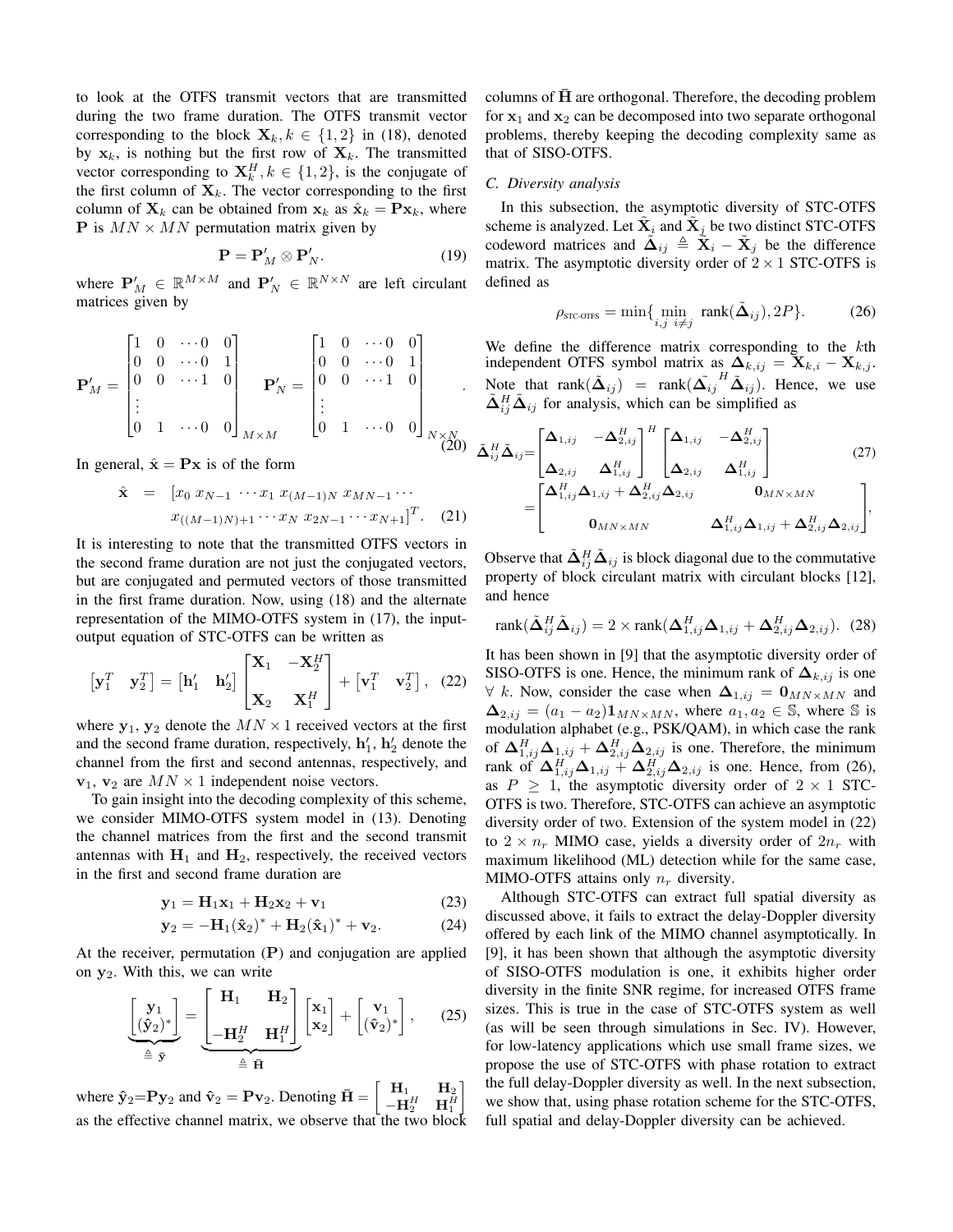#### *D. Phase rotation in STC-OTFS*

In this subsection, we consider STC-OTFS with phase rotation. We use Theorem 1 in [9], which is restated as follows.

#### Theorem 1. *Let*

$$
\mathbf{\Phi} = \text{diag}\left\{\phi_0, \phi_1, \cdots, \phi_{MN-1}\right\} \tag{29}
$$

*be the phase rotation matrix and* x ′ = Φx *be the phase rotated OTFS transmit vector. SISO-OTFS with the above phase rotation achieves the full diversity when*  $\phi_i = e^{ja_i}$ ,  $i = 0, 1, \cdots, MN - 1$ , are transcendental numbers with  $a_i \neq 0$ , real, distinct and algebraic.

In STC-OTFS, we multiply the OTFS transmit vector from each of  $n_t$  transmit antennas during every frame duration by a diagonal phase rotation matrix  $\Phi$  of the form (29). Let the difference matrix of phase rotated STC-OTFS codeword matrix be denoted with  $\tilde{\mathbf{\Delta}}_{ij}^{\phi}$ . The asymptotic diversity of  $2 \times 1$ phase rotated STC-OTFS can be defined similar to (26) as

$$
\rho_{\text{src-ortrs}} = \min\{\min_{i,j} \min_{i \neq j} \text{rank}(\tilde{\Delta}_{ij}^{\phi}), 2P\}.
$$
 (30)

We denote the difference matrix corresponding to the kth phase rotated OTFS symbol matrix with  $\Delta_{k,ij}^{\phi}$ . Now, as a consequence of Theorem 1,  $\Delta_{k,ij}^{\phi}$  has a full rank of  $MN$  for all  $k$ . As described in the previous subsection, the minimum rank of  $\tilde{\mathbf{\Delta}}_{ij}^{\phi}$  is same as that of  $(\tilde{\mathbf{\Delta}}_{ij}^{\phi})^H \tilde{\mathbf{\Delta}}_{ij}^{\phi} =$  $2 \times \text{rank}((\Delta_{1,ij}^{\phi})^H \Delta_{1,ij}^{\phi^*} + (\Delta_{2,ij}^{\phi})^H \Delta_{2,ij}^{\phi}).$  Now, for any two distinct codewords ( $\tilde{\Delta}_{ij}^{\phi} \neq 0$ ), either  $\Delta_{1,ij}^{\phi} \neq 0$  or  $\Delta_{2,ij}^{\phi} \neq 0$ or both are non-zero matrices. If  $\Delta_{k,ij}^{\phi} \neq 0$ , from Theorem 1, it will be full rank. Thus, at least one of  $(\Delta_{1,ij}^{\phi})^H \Delta_{1,ij}^{\phi}$  or  $(\Delta_{2,ij}^{\phi})^H \Delta_{2,ij}^{\phi}$  or both are positive definite matrices. Therefore, their sum  $(\mathbf{\Delta}_{1,ij}^\phi)^H \mathbf{\Delta}_{1,ij}^\phi + (\mathbf{\Delta}_{2,ij}^\phi)^H \mathbf{\Delta}_{2,ij}^\phi$  is also positive definite, and hence  $\widetilde{\Delta}_{ij}^{\phi}$  has full rank of  $2MN$  for any input symbols. Since  $P \leq \tilde{M}N$ , the asymptotic diversity order of  $2\times1$  phase rotated STC-OTFS is 2P. Extension of this scheme to  $2 \times n_r$  MIMO case yields a diversity order of  $2Pn_r$  with ML detection.

# IV. SIMULATION RESULTS

In this section, we present the BER performance of STC-OTFS and STC-OTFS with phase rotation.

*Performance of STC-OTFS system:* Figure 3 shows the BER performance of i) SISO-OTFS, ii)  $2 \times 1$  STC-OTFS, and iii)  $2 \times 2$  STC-OTFS systems. All the systems use  $M = N =$ 2,  $P = 2$ , BPSK modulation, and ML detection. A carrier frequency of 4 GHz and a subcarrier spacing of 3.75 kHz are considered. The parameters considered for the simulations are given in Table I. The channel model considered for simulations is described in Sec.II-C and the delay and Doppler values used are as per Table I. From Fig. 3, it is observed that the simulated BER for  $2 \times 1$  and  $2 \times 2$  STC-OTFS systems show diversity orders of two and four, respectively, verifying the analytical diversity order derived in Sec. III.

Figure 4 shows the BER performance of  $i$ ) SISO-OTFS, ii)  $2 \times 1$  STC-OTFS, and iii)  $2 \times 2$  STC-OTFS systems for

| Parameter                                         | Value                                                 |
|---------------------------------------------------|-------------------------------------------------------|
| Carrier frequency (GHz)                           | 4                                                     |
| Subcarrier spacing (kHz)                          | 3.75                                                  |
| Frame sizes                                       | $M = N = 2, M = 4, N = 2$                             |
| MIMO configurations                               | $1 \times 1$ , $2 \times 1$ , $2 \times 2$            |
| Delay-Doppler profile                             |                                                       |
| for $P = 2 (\tau_i (\mu s), \nu_i (kHz))$         | $(0,0)$ , $(133.3,1.875)$                             |
| Delay-Doppler profile                             |                                                       |
| for $P = 4$ ( $\tau_i$ ( $\mu$ s), $\nu_i$ (kHz)) | $(0,0)$ , $(0,1.875)$ , $(133.3,0)$ , $(133.3,1.875)$ |
| Maximum speed (km/h)                              | 506.2                                                 |
| Modulation scheme                                 | <b>BPSK</b>                                           |

TABLE I: Simulation parameters.

an  $M = 4$ ,  $N = 2$  and  $P = 2$ . All the systems use BPSK modulation and ML detection. Other parameters considered for the simulations are given in Table I. From Fig. 4, it can observed that the simulated BER performance for all the systems with  $M = 4$  and  $N = 2$  outperforms the systems with  $M = N = 2$  in Fig. 3. This illustrates that the STC-OTFS systems with increased frame size can potentially offer better diversity orders in the finite SNR regime before attaining its asymptotic diversity of  $2n_r$ .



Fig. 3: BER performance of i)  $1 \times 1$  OTFS, ii)  $2 \times 1$  STC-OTFS, and iii)  $2 \times 2$  STC-OTFS for  $M = N = 2$ .

*Performance of STC-OTFS with phase rotation:* Figure 5 shows the BER performance of STC-OTFS with phase rotation in a  $2 \times 1$  MIMO system with i)  $P = 2$  and ii)  $P = 4$ . For comparison, we also plot the BER performance of STC-OTFS without phase rotation. All the systems use  $M = N = 2$  and BPSK modulation. Other parameters are given in Table I. For the simulations, the phase rotation matrix,  $\Phi$  = diag $\{1, e^{j\frac{1}{MN}} \cdots e^{j\frac{MN-1}{MN}}\}$  is used. From Fig. 4, we observe that the STC-OTFS with phase rotation achieves better diversity order compared to STC-OTFS. Specifically,  $2 \times 1$ phase rotated STC-OTFS system achieves a diversity order of 2P, whereas STC-OTFS achieves a diversity of two. This demonstrates that the phase rotated STC-OTFS can achieve full spatial and delay-Doppler diversity of  $2n_rP$  in  $2 \times n_r$ MIMO channels. Though STC-OTFS without phase rotation can exhibit close to full spatial and delay-Doppler diversity in the finite SNR regime for large frame sizes, STC-OTFS